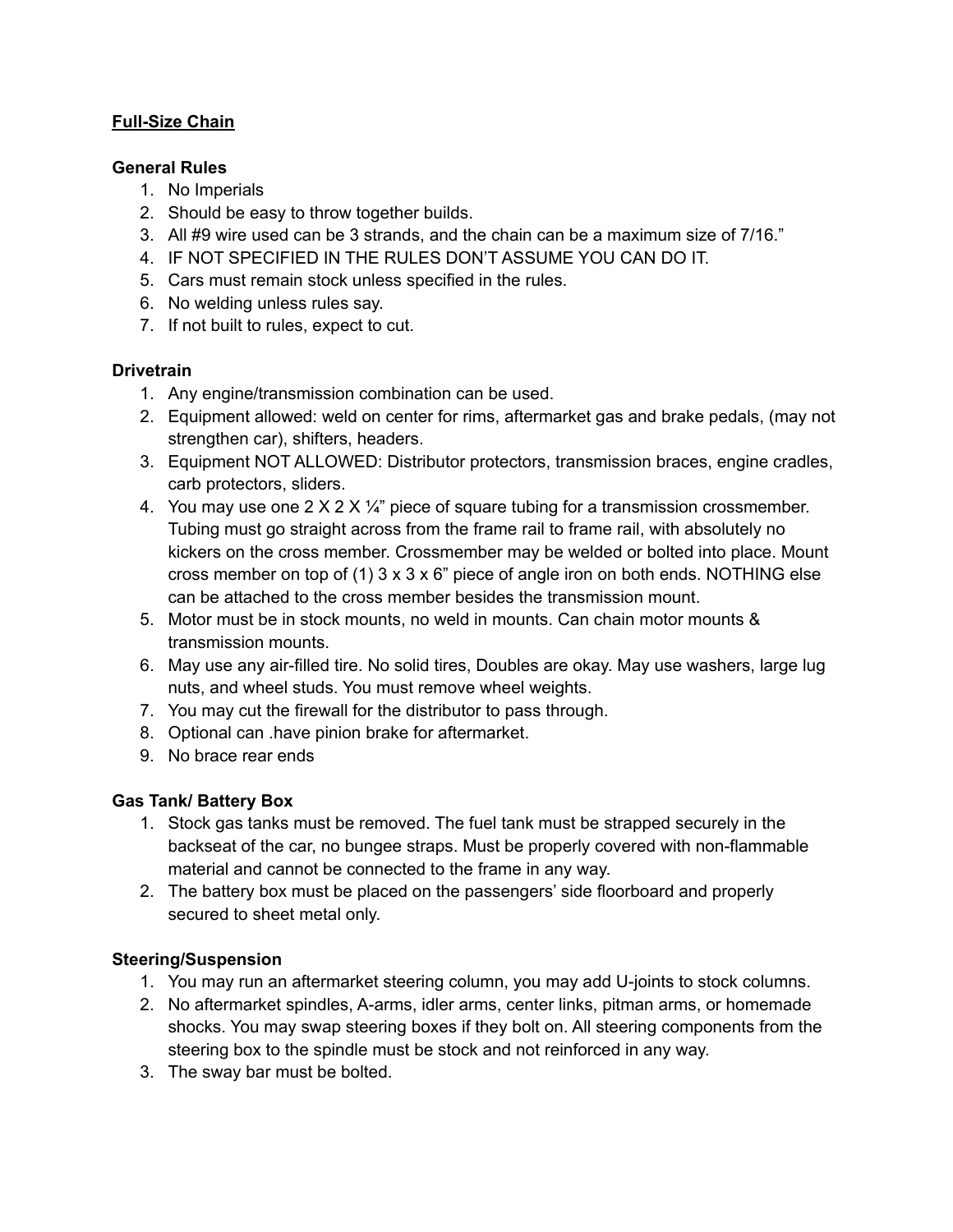- 4. Suspension may be welded or bolted. If welding suspension you can use a maximum of 2 X 4 X ¼" strap. (2) per A-arm (tops or bottom only NOT BOTH!!!)
- 5. Control arms may not be strengthened in any way.
- 6. You may run (1) Chain per side around the rear end and up to the package tray.
- 7. You can have (3) leaf spring clamps in front of the axle and (3) behind the axle. Stock leaf springs only, no truck springs.
- 8. Stock shocks only, no homemade shocks or filling of shocks allowed.
- 9. You may swap A-arms from car to car if they bolt on using factory mounts. No modification of the factory A-arms frame mounts are allowed.
- 10. 2003 and newer Fords must run factory steering and suspension components unless specified in the rules.

## **Bumper/Frames**

- 1. Bumpers can be seam welded. No adding points or changing the geometry of the factory bumpers.
- 2. May use 4 X 6 X  $\frac{1}{4}$ " maximum square tubing for the bumper. No longer than a factory bumper, and it must be completely straight.  $\frac{1}{4}$  X 4" tall X 6" bumper bracket to weld bumper on.
- 3. No Chrysler pointys, no manufactured pointys.
- 4. May run bumper shocks if factory to the car.
- 5. Hard nosing is allowed. You may only shorten to the core support.
- 6. You must have a chain or wire in two places to help hold on front and back bumpers. No welding anything to the frame.
- 7. No hump plates.
- 8. Pre-ran cars can have (2)  $5 \times 5 \times 1/4$ " fix it plates. Must stay  $5 \times 5 \times 1/4$ " no splitting up.

# **Cage/Driver Safety**

- 1. Cage material can be a maximum of 6" in diameter, and the cage cannot connect to the frame.
- 2. A 4-point floating cage is allowed. This CAN NOT be done in a way to strengthen the frame in any way. Door bars may not run further forward than the firewall and it cannot go further back than the middle of the backdoors.
- 3. Gas tank protectors are allowed, and cannot be connected to the tray package or tray body. The gas tank protector must come off of the back seat bar. It must be narrower than the frame rails at the humps. NO BEATING of sheet metal to get it closer to the package tray.
- 4. You may run driver window netting in the driver's window only.
- 5. The front window bar must go from the cowl to the roof only. They CAN NOT be connected to the cage. Maximum of 4" welds on cowls, these cannot be used to strengthen the car.

# **Body**

1. Doors may be chained, wired, or welded shut. 2 chains/wire strands or patches per door seam. Patches can be maximum of  $4 \times 4 \times 4$ ." Driver's door may be welded solid.